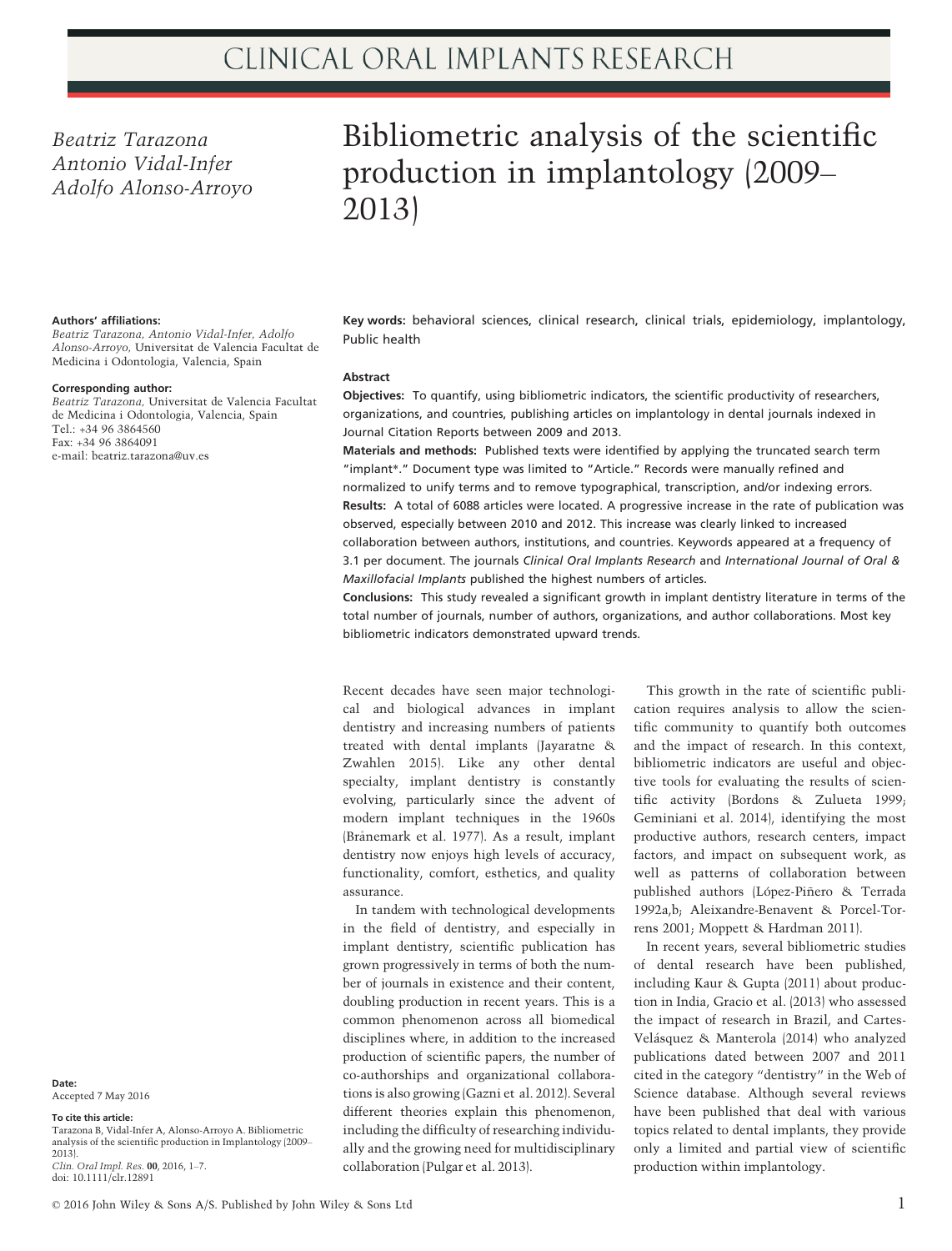To address the lack of bibliometric studies in this field, this study provides an overview of implantology during the 5-year period 2008–2013. Bibliometric indicators were used to quantify the scientific productivity of researchers, organizations, and countries publishing articles on implant dentistry in dental journals indexed in Journal Citation Reports; the study also analyzes the publishing rates of dental journals and authors' use of keywords.

# Materials and methods

#### Search strategy

A search was conducted among the core collection of Thomson Reuters' Web of Science database, selected on the basis of its broad thematic and geographic coverage of health sciences. The documents identified were all original articles – the main vehicle for the dissemination of research results.

The search took place in July 2014, applying the truncated search term "implant\*" to locate original articles on implant dentistry and its derivate forms. The search was conducted within the topic field (title, keywords, and abstract), and three inclusion criteria were applied: articles published during the 5 year period 2009–2013; only documents denominated as articles were included; and lastly, articles categorized as Web of Science Medicine Dentistry and Oral Surgery. Articles about orthodontics were excluded after a manual revision of title and abstract. The search identified a total of 6088 records.

All text files related to the 6088 records were entered in a Microsoft Access database, using self-developed software Bibliometrics.

#### Data normalization

Records were manually refined and normalized to unify terms and to remove typographical, transcription, and/or indexing errors; normalization was completed in the fields "Author," "Organization," and "Country of Origin."

Normalization was complicated by the numbers of different entries for a single author. In these cases, the institutional affiliations of the authors were consulted to check whether different entries belonged to the same author. If this information was not available, an Internet search was carried out to eliminate potential error.

Normalization of organizations followed the same procedure. Only macro-organizations (i.e., universities, and research centers) were included, discarding micro-organizations,



Fig. 1. Annual evolution of the scientific production.

| Author                             | Organization                                                | Country              | Total docs | % Docs |
|------------------------------------|-------------------------------------------------------------|----------------------|------------|--------|
| Piattelli, Adriano                 | Università degli Studi<br>G. d'Annunzio Chieti<br>e Pescara | Italy                | 94         | 1.54   |
| Lang. Niklaus Peter                | University of Hong Kong                                     | China                | 79         | 1.30   |
| Wang. Hom-Lay                      | University of Michigan                                      | <b>United States</b> | 72         | 1.18   |
| Coelho. Paulo<br>Guilherme         | New York University                                         | <b>United States</b> | 66         | 1.08   |
| De Bruyn. Hugo                     | <b>Ghent University</b>                                     | Belgium              | 51         | 0.84   |
| lezzi. Giovanna                    | University of<br>Chieti-Pescara                             | Italy                | 50         | 0.82   |
| Degidi. Marco                      | Private practice                                            | Italy                | 42         | 0.69   |
| Felice, Pietro                     | Università di Bologna                                       | Italy                | 42         | 0.69   |
| Jung. Ronald Ernst                 | University of Zurich                                        | Switzerland          | 42         | 0.69   |
| Penarrocha-Diago.<br>Maria A.      | University of Valencia                                      | Spain                | 42         | 0.69   |
| Esposito, Marco                    | University of Gothenburg                                    | Sweden               | 41         | 0.67   |
| Kim. Su-Gwan                       | Chosun University                                           | South Korea          | 41         | 0.67   |
| Haemmerle. Christoph<br>Hans Franz | University of Zurich                                        | Switzerland          | 39         | 0.64   |
| Raghoebar. Gerry M.                | University of Groningen                                     | the Netherlands      | 38         | 0.62   |
| Sennerby. Lars                     | University of Gothenburg                                    | Sweden               | 38         | 0.62   |
| Bonfante. Estevam<br>Augusto       | <b>Unigranrio University</b>                                | <b>Brazil</b>        | 37         | 0.61   |
| Buser. Daniel                      | University of Bern                                          | Switzerland          | 37         | 0.61   |
| Kim. Young-Kyun                    | Seoul National University                                   | South Korea          | 36         | 0.59   |
| Perrotti, Vittoria                 | University of Chieti-Pescara                                | Italy                | 36         | 0.59   |
| Shibli, Jamil Awad                 | <b>Guarulhos University</b>                                 | <b>Brazil</b>        | 36         | 0.59   |
| Jansen, John A.                    | Radboud University<br>Nijmegen                              | the Netherlands      | 35         | 0.57   |
| Schlegel. Karl                     | University of                                               | Germany              | 35         | 0.57   |
| Andreas                            | Erlangen-Nuremberg                                          |                      |            |        |
| Botticelli, Daniele                | Ardec Rimini                                                | Italy                | 34         | 0.56   |
| Meijer. Henny J. A.                | University of Groningen                                     | the Netherlands      | 33         | 0.54   |
| Penarrocha-Diago.<br>Miguel        | University of Valencia                                      | Spain                | 33         | 0.54   |
| Suzuki, Marcelo                    | <b>Tufts University</b>                                     | <b>United States</b> | 33         | 0.54   |
| Schwarz, Frank                     | Düsseldorf University                                       | Germany              | 32         | 0.53   |
| Vissink. Arjan                     | University of Groningen                                     | the Netherlands      | 32         | 0.53   |
| Bornstein.                         | University of Bern                                          | Switzerland          | 31         | 0.51   |
| Michael M.                         |                                                             |                      |            |        |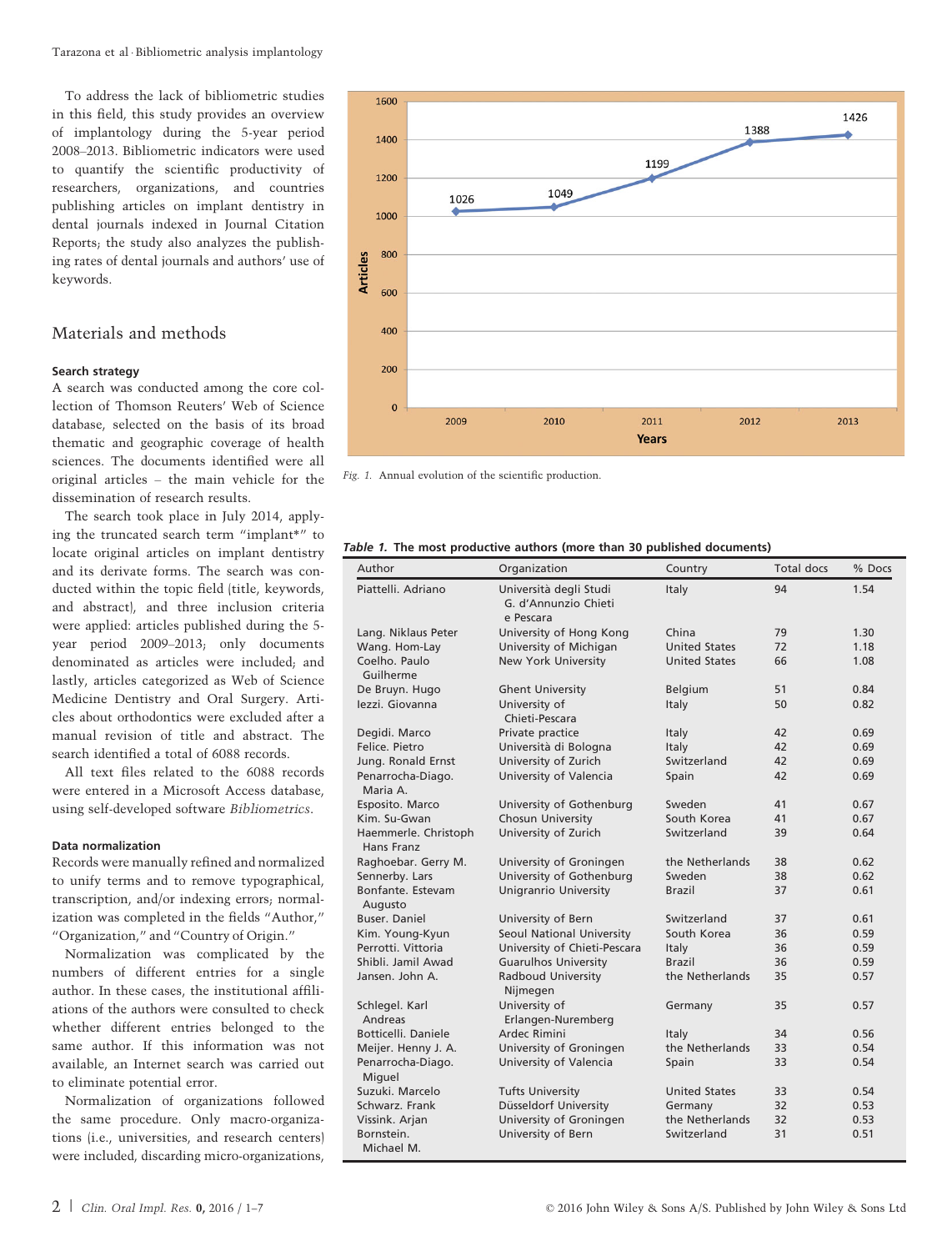

Fig. 2. Authors' social network (10 or more collaborations).

such as individual departments or research units. When the same organization signed the same work more than once, it was only counted once. The "Country" field was also normalized.

Due to the heterogeneity of keywords entered, the research team decided to categorize key terms for data normalization.

#### Data analysis

Descriptive analysis of variables and crosstables was performed using Microsoft Access and Excel software. The evolution of scientific productivity by authors, organizations, countries, and journals was assessed, as well as the frequency of appearance of keyword categories. Analysis and visualization of large networks were performed using Pajek software [\(http://](http://vlado.fmf.uni-lj.si/pub/networks/pajek/) [vlado.fmf.uni-lj.si/pub/networks/pajek/\)](http://vlado.fmf.uni-lj.si/pub/networks/pajek/).

# Results

The 5-year period 2009–2013 saw the publication of 6088 original articles. A progressive increase in the number of publications took place, with a growth rate of 39% (Fig. 1), although this increase occurred mainly between 2010 and 2012 (31%).

#### Author production

The 6088 documents were authored by 14,050 different authors with a total of 28,419 signatures, making an average of 4.66 authors per document.

Table 1 shows the 29 most productive authors. The most productive was Piatelli, Adriano  $(n = 94)$  from the Università degli Studi G. d'Annunzio Chieti e Pescara (Italy), followed by Lang, Peter Niklaus  $(n = 79)$  from the University of Hong Kong, and Wang, Hom-Lay from the University of Michigan  $(n = 72)$ .

Analysis of author distribution in relation to productivity found that the highest (>10 articles published) producers  $(n = 255; 1.8\%)$ made up 17.5% of signatures, whereas the lowest (with a single article published) producers  $(n = 9609, 68.4\%)$  represented 33.8% of signatures.

Fig. 2 shows 38 research networks including 113 authors, in which the network led by Adriano Piattelli (involving up to 10 authors) stands out. The size of nodes (balls) marking vertices is proportional to the number of articles published by each author, with Piattelli in first place (94 documents), followed by Lang (79), Wang (72), and Coelho (66). These nodes/vertices (authors) represent the lead authors of the 4 most significant research networks. A total of 26 of the 29 most productive authors were integrated in collaborative networks.

## Organization production

All of the 39 most productive organizations (with 50 or more published documents) were universities (Table 2). Two universities published more than 200 works: the University of Gothenburg  $(n = 232)$  and Sao Paulo State University  $(n = 202)$ . But generally speaking, the most productive organizations were located in Europe  $(n = 20)$ .

Fig. 3 illustrates networks of inter-organizational collaboration (applying a threshold of 10 or more collaborations). The varying thickness of the links shows the intensity of collaboration.

#### Country productivity

Table 3 shows that the United States participated in 1418 articles, followed by Germany  $(n = 702)$ , Italy  $(n = 673)$ , and Brazil  $(n = 641)$ .

Networks of international collaboration were formed applying a threshold of 10 or more collaborations. Fig. 4 shows that the United States and Germany were the most collaborative countries and entered into the highest numbers of international collaborations.

## Keywords

A total of 4813 (79.1%) of the 6088 records were indexed using some type of keyword (Table 4), with an average frequency of 3.1 keywords per document of 2.45 over the total. "Implant" (2944) was the most commonly used keyword, followed by "bone" (2218) and "prosthesis" (1400).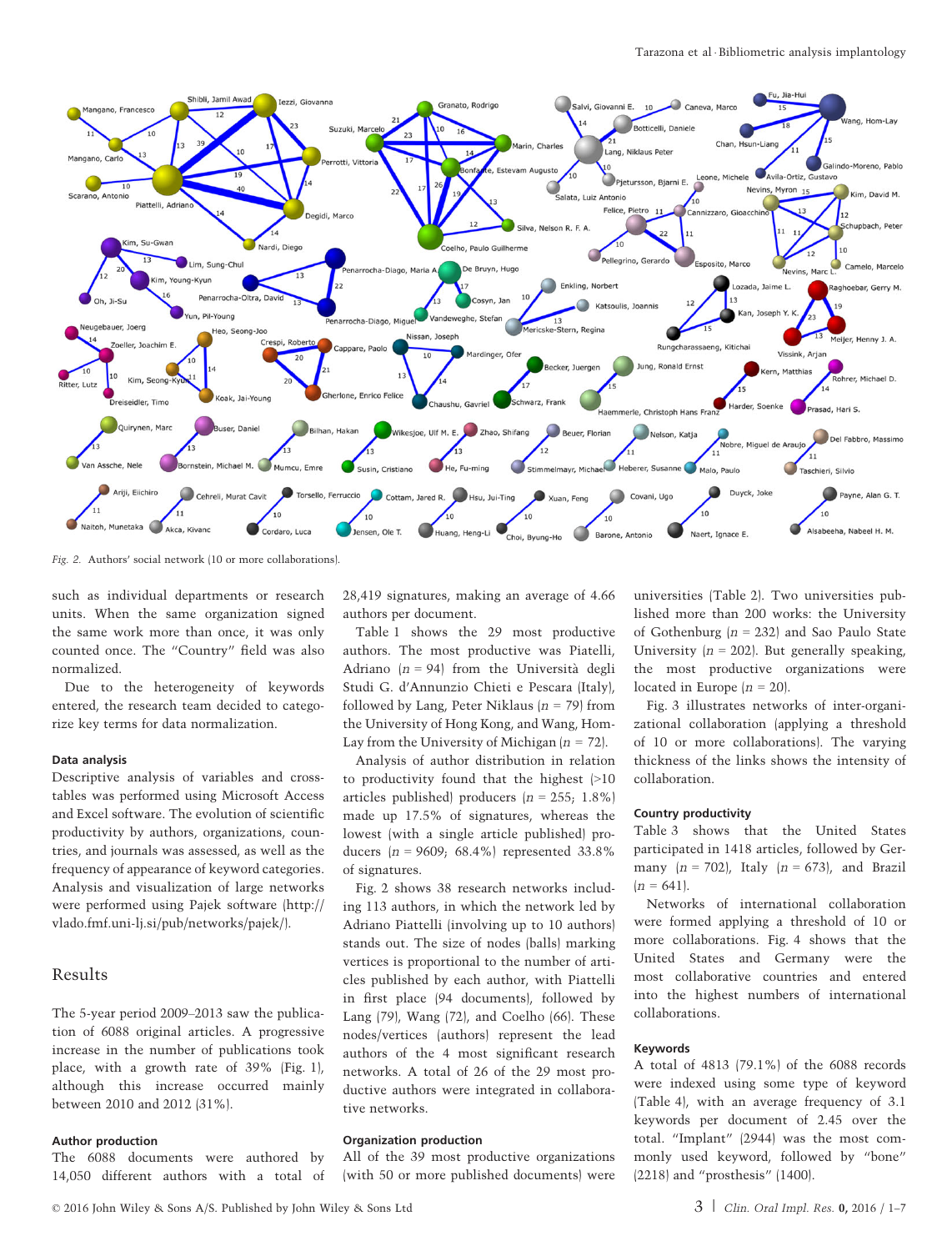|  |  |  |  |  |  |  | Table 2. The most productive institutions (50 or more published documents) |
|--|--|--|--|--|--|--|----------------------------------------------------------------------------|
|--|--|--|--|--|--|--|----------------------------------------------------------------------------|

| Institution                               | Country              | Total docs | % Docs |
|-------------------------------------------|----------------------|------------|--------|
| University of Gothenburg                  | Sweden               | 232        | 3.81   |
| Sao Paulo State University                | Brazil               | 202        | 3.32   |
| University of Sao Paulo                   | <b>Brazil</b>        | 186        | 3.06   |
| University of Bern                        | Switzerland          | 175        | 2.87   |
| New York University                       | <b>United States</b> | 145        | 2.38   |
| Università degli Studi                    | Italy                | 137        | 2.25   |
| Gabriele D'Annunzio                       |                      |            |        |
| Seoul National University                 | South Korea          | 125        | 2.05   |
| University of Michigan                    | <b>United States</b> | 114        | 1.87   |
| University of Hong Kong                   | China                | 110        | 1.81   |
| <b>Harvard University</b>                 | <b>United States</b> | 100        | 1.64   |
| Università degli Studi di Milano          | Italy                | 98         | 1.61   |
| Malmo University                          | Sweden               | 88         | 1.45   |
| University of Zurich                      | Switzerland          | 87         | 1.43   |
| Universidad Complutense de Madrid         | Spain                | 81         | 1.33   |
| Yonsei University                         | South Korea          | 81         | 1.33   |
| <b>Tufts University</b>                   | <b>United States</b> | 78         | 1.28   |
| University of Texas San Antonio           | <b>United States</b> | 77         | 1.26   |
| <b>State University of Campinas</b>       | <b>Brazil</b>        | 75         | 1.23   |
| Università di Bologna                     | Italy                | 74         | 1.22   |
| Catholic University of Leuven             | Belgium              | 68         | 1.12   |
| <b>Istanbul University</b>                | Turkey               | 65         | 1.07   |
| Tel Aviv University                       | Israel               | 65         | 1.07   |
| <b>Ghent University</b>                   | Belgium              | 64         | 1.05   |
| University of Washington                  | <b>United States</b> | 63         | 1.03   |
| Ohio State University                     | <b>United States</b> | 58         | 0.95   |
| Università degli Studi di                 | Italy                | 58         | 0.95   |
| Napoli Federico II                        |                      |            |        |
| University of Groningen                   | the Netherlands      | 58         | 0.95   |
| University of Southern California         | <b>United States</b> | 58         | 0.95   |
| Johannes Gutenberg University<br>of Mainz | Germany              | 57         | 0.94   |
| Radboud University Nijmegen               | the Netherlands      | 57         | 0.94   |
| Medical University of Vienna              | Austria              | 56         | 0.92   |
| Universidad de Valencia                   | Spain                | 56         | 0.92   |
| Loma Linda University                     | <b>United States</b> | 55         | 0.90   |
| University of Erlangen-Nuremberg          | Germany              | 55         | 0.90   |
| University of Pennsylvania                | <b>United States</b> | 53         | 0.87   |
| University of California Los Angeles      | <b>United States</b> | 52         | 0.85   |
| University of Freiburg                    | Germany              | 52         | 0.85   |
| University of Geneva                      | Switzerland          | 51         | 0.84   |
| Academic Centre for Dentistry             | the Netherlands      | 50         | 0.82   |
| Amsterdam (ACTA)                          |                      |            |        |

#### Journals

Table 5 shows the 13 most productive journals, which published more than 150 papers each. Among them, four are located in the first quartile, 6 in the second quartile, and three in the third quartile; 10 of them are edited in the United States, and three are European (two from Denmark and one from Scotland). Clinical Oral Implants Research  $(n = 847)$  and International Journal of Oral  $\omega$  Maxillofacial Implants (n = 746) have the highest production. The remaining 11 journals published between 374 and 154 papers.

# Discussion

This study evaluated scientific production and collaboration within the field of implant dentistry in recent years. The 5-year period

analyzed (2009–2013) saw an increase in the number of published articles on implant dentistry, an increase also seen within other dental disciplines (Jayaratne & Zwahlen 2015).

As expected, the most productive authors are renowned specialists in dentistry and most of them are linked to health institutions or universities. The most productive author was Adriano Piatelli from the University of Chieti-Pescara in Italy; paradoxically, this organization is not one of the most productive.

The average number of authors per paper was 4.66, which is a figure close to other medical fields, for example, 5.3 in Virology (5.3) (Ruiz-Saenz & Martinez-Gutierrez 2015) and 6.23 in Cardiology (Valderrama-Zurián et al. 2007). Other studies in biomedicine reveal that the average number of

authors per article increased from 4.5 in 1980 to 6.9 in 2000 (Weeks et al. 2004). This increase in co-authorship can be explained by the growing complexity of medical practice and a growing need for interdisciplinary research (Bhopal et al. 1997; Scott 1997), which has even become a condition imposed by some funding sources (Relman 1984; Fenning 2004; Valderrama-Zurián et al. 2007).

The study showed that increased scientific production is obviously linked to increased collaboration. Co-authorship networks offer several advantages including the sharing of valuable information, the possibility of incorporating new researchers into well-established networks, and allowing established researchers to multiply their contacts within the field and participate more actively in discussion forums.

The co-authorship networks identified in the present study show that authors collaborate more frequently with authors belonging to the same organization and/or country. The most productive authors enjoy higher than the average rates of collaboration. Recent bibliometric data reveal that dental literature, including specialty publications, is now of higher quality and greater complexity – a reflection of the growing collaboration between researchers and research teams (Barão et al. 2011; Gutiérrez-Vela et al. 2012; Kanavakis et al. 2016). The two main organizational collaboration networks identified were a European network and an American network, and the two networks interlinked via collaboration between Malmo University and New York University.

The United States was seen to be the largest contributor, a finding that agrees with similar bibliometric studies (Rahman & Fukui 2003; Zyoud et al. 2015). However, analyzing the most productive organizations, the University of Gothenburg in Sweden was the most prolific producer. Although Sweden is a small country, it has one of the longest traditions of implant dentistry, mainly due to Dr. Branemark, the father of modern implantology and the inventor of osseointegrated implants (1977). The second most productive organizations are two universities in Sao Paulo (Brazil).

The present study found that the most productive institutions are Universities, a situation that differs from other medical specialties such as Pediatrics, in which hospitals play a major role in scientific production (Alonso-Arroyo et al. 2013). Countries in the same collaborative network were usually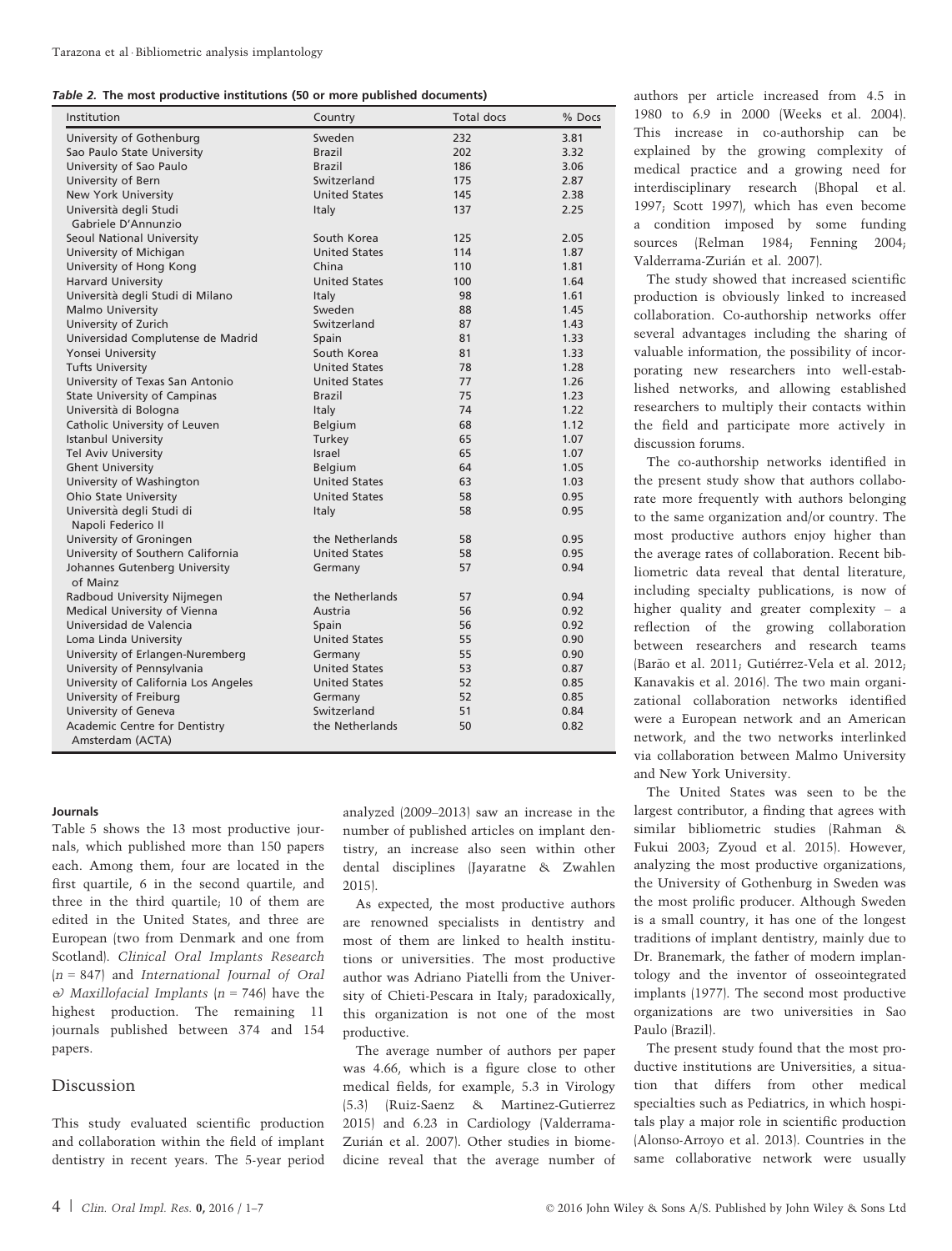

Fig. 3. Organizations' social network (10 or more collaborations).

found to be located on one continent, although the study identified a trend toward increasing collaboration between European and American countries.

Obviously, the most commonly used keyword used was "implant," followed by "bone" and "prosthesis." Authors often used very general keywords such as "Diagnostic,"

Table 4. List of the most frequent Keywords (more than 100 appearances)

| Keywords            | N    | % (over articles<br>with keywords) |
|---------------------|------|------------------------------------|
| Implant             | 2944 | 61.17                              |
| Bone                | 2218 | 46.08                              |
| Prosthesis          | 1400 | 29.09                              |
| Anatomy             | 1277 | 26.53                              |
| Surgery             | 972  | 20.20                              |
| Material            | 915  | 19.01                              |
| Diagnosis           | 847  | 17.60                              |
| Pathology           | 783  | 16.27                              |
| Success factors     | 624  | 12.96                              |
| Type of analysis    | 601  | 12.49                              |
| <b>Risk factors</b> | 322  | 6.69                               |
| Patients            | 257  | 5.34                               |
| Histology           | 245  | 5.09                               |
| Properties          | 173  | 3.59                               |
| Treatment           | 164  | 3.41                               |
| Drugs               | 156  | 3.24                               |
| Implant failure     | 127  | 2.64                               |

"Pathology," or "Factors," which are difficult to group. Interestingly, a frequently used term is "implant failure." Another focus of interest was survival and complication rates; the attention paid to complications is closely related to initiatives to improve treatment outcomes, reduce treatment costs, and increase patient satisfaction (Pjetursson et al. 2014).

The articles identified in the present study were published in 79 journals. Ten of the 13 most productive journals are based in the United States, a finding that matches other related disciplines such as orthodontics (Kanavakis et al. 2016). English is the most usual language of publication, the lingua franca of the scientific community (Vasconcelos et al. 2007; Gutiérrez-Vela et al. 2012). The 13 most productive

| Table 3. The most productive countries (more<br>than 100 published documents) |  |  |
|-------------------------------------------------------------------------------|--|--|
|                                                                               |  |  |

| Country              | Total docs | % Docs |
|----------------------|------------|--------|
| <b>United States</b> | 1418       | 23.29  |
| Germany              | 702        | 11.53  |
| Italy                | 673        | 11.05  |
| <b>Brazil</b>        | 641        | 10.53  |
| Switzerland          | 388        | 6.37   |
| Sweden               | 377        | 6.19   |
| South Korea          | 371        | 6.09   |
| Spain                | 350        | 5.75   |
| Japan                | 349        | 5.73   |
| China                | 339        | 5.57   |
| Turkey               | 292        | 4.80   |
| United Kingdom       | 235        | 3.86   |
| the Netherlands      | 182        | 2.99   |
| Belgium              | 153        | 2.51   |
| Israel               | 136        | 2.23   |
| Canada               | 127        | 2.09   |
| France               | 118        | 1.94   |
| Australia            | 108        | 1.77   |
| Austria              | 103        | 1.69   |



Fig. 4. Countries' social network (10 or more collaborations).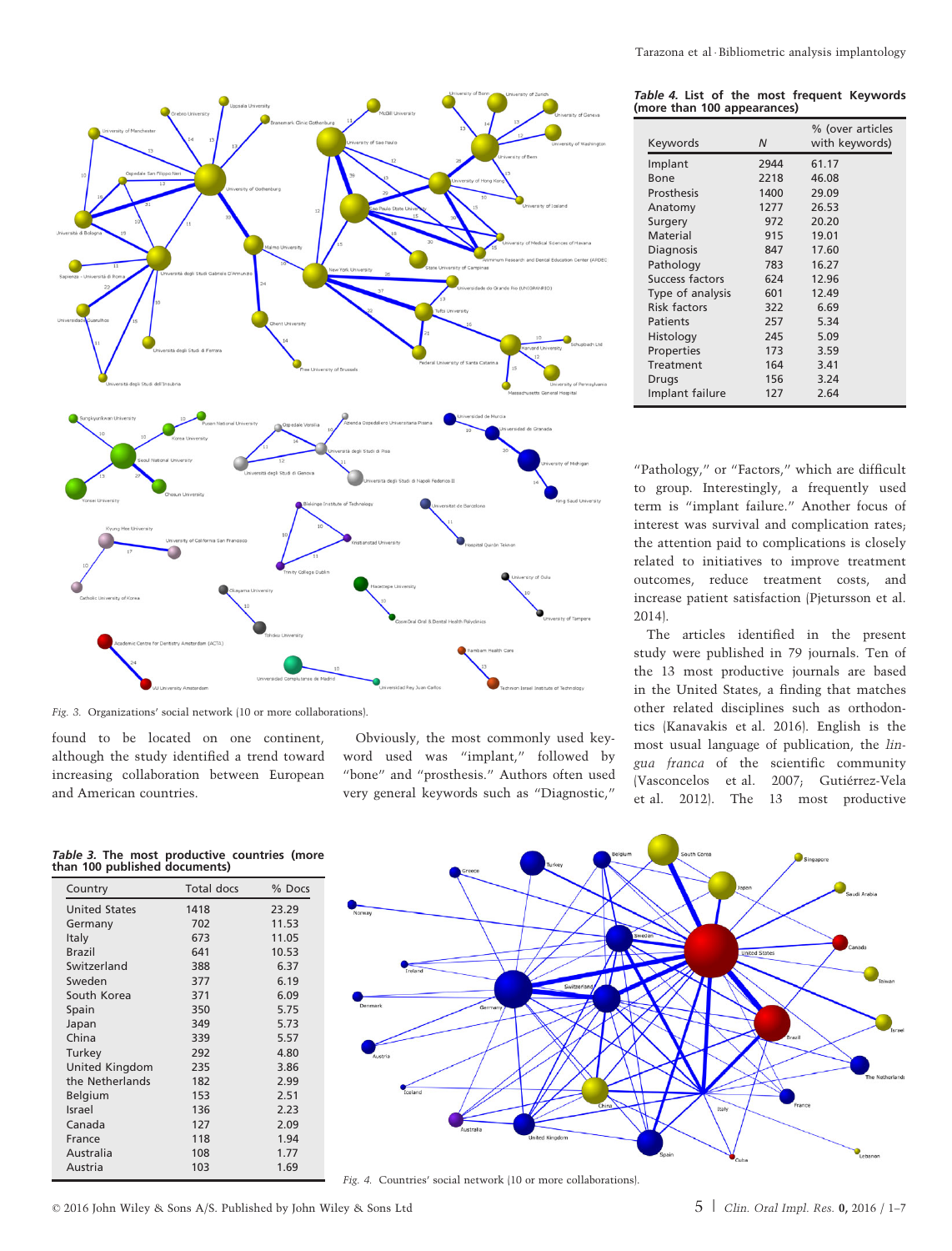Table 5. The most productive journals (more than 150 published papers)

| Journal                                                       | <b>ISSN</b> | <b>Total Docs</b> | Country              | IF 2014 | Ouartile | Position |
|---------------------------------------------------------------|-------------|-------------------|----------------------|---------|----------|----------|
| Clinical Oral Implants Research                               | 0905-7161   | 847               | Denmark              | 3.889   |          |          |
| International Journal of Oral & Maxillofacial Implants        | 0882-2786   | 746               | <b>United States</b> | 1.451   |          | 37       |
| <b>Implant Dentistry</b>                                      | 1056-6163   | 374               | <b>United States</b> | 1.175   |          | 48       |
| Journal of Oral and Maxillofacial Surgery                     | 0278-2391   | 337               | <b>United States</b> | 1.425   |          | 38       |
| Clinical Implant Dentistry and Related Research               | 1523-0899   | 311               | <b>United States</b> | 3.589   |          |          |
| Journal of Oral Implantology                                  | 0160-6972   | 308               | <b>United States</b> | 1.016   |          | 61       |
| Journal of Periodontology                                     | 0022-3492   | 229               | <b>United States</b> | 2.706   |          | 14       |
| International Journal of Periodontics & Restorative Dentistry | 0198-7569   | 212               | <b>United States</b> | 1.415   |          | 39       |
| Journal of Clinical Periodontology                            | 0303-6979   | 185               | Denmark              | 4.010   |          |          |
| Journal of Prosthetic Dentistry                               | 0022-3913   | 179               | <b>United States</b> | 1.753   |          | 24       |
| Oral Surgery Oral Medicine Oral Pathology Oral Radiology      | 2212-4403   | 172               | <b>United States</b> | 1.261   |          | 88       |
| International Journal of Oral and Maxillofacial Surgery       | 0901-5027   | 154               | Scotland             | 1.565   |          | 31       |
| International Journal of Prosthodontics                       | 0893-2174   | 154               | <b>United States</b> | 1.464   |          | 36       |

journals cover the fields of implant dentistry, periodontology, or prosthetics.

In conclusion, recent years have seen a significant growth in implantology literature in terms of the number of journals, number of authors, research organizations, and author collaborations. Most bibliometric indicators demonstrated upward trends. While providing a self-evaluation for the dental community, these findings could be valuable to editors and publishers of dental journals, as well as dental and implantology professionals.

# References

- Aleixandre-Benavent, R. & Porcel-Torrens, A. (2001) The impact factor of scientific journals. [El factor de impacto de las revistas científicas]. Trastornos Adictivos 1: 264–271.
- Alonso-Arroyo, A., González de Dios, J., Bolaños-Pizarro, M., Castelló-Cogollos, L., González-Alcaide, G., Navarro-Molina, C., Vidal-Infer, A., Coronado-Ferrer, S., González-Muñoz, M., Málaga-Guerrero, S. & Aleixandre-Benavent, R. (2013) Analysis of the scientific productivity and impact of Spanish paediatrics (2006–2010). [Análisis de la productividad e impacto científico de la pediatría española (2006-2010)]. Anales de Pediatria 78: 409.e1–409.e17.
- Barão, V.A., Shyamsunder, N., Yuan, J.C., Lee, D.J., Assuncão, W.G. & Sukotio, C. (2011) Authorship, collaboration, and funding trends in implantology literature: analysis of five journals from 2005 to 2009. Implant Dentistry 20: 68–75.
- Bhopal, R., Rankin, J., McColl, E., Thomas, L., Kaner, E., Stacy, R., Pearson, P., Vernon, B. & Rodgers, H. (1997) The vexing question of authorship: views of researchers in a British medical faculty. British Medical Journal 314: 1009–1012.
- Bordons, M. & Zulueta, M.A. (1999) Evaluación de la actividad científica a través de indicadores bibliométricos. Revista Española Cardiolologia 52: 790–800.
- Brånemark, P.I., Hansson, B.O., Adell, R., Breine, U., Lindstrom, J., Hallen, O. & Ohman, A. (1977) Osseointegrated implants in the treatment of the edentulous jaw. Experience from a 10-year period. Scandinavian Journal Plastic Reconstructive Surgery Supplementum 16: 1–132.
- Cartes-Velásquez, R. & Manterola, C. (2014) Bibliometric analysis of articles published in ISI dental journals, 2007–2011. Scientometrics 98: 2223– 2233.
- Fenning, T.M. (2004) Fraud offers big rewards for relatively little risk. Nature 427: 393.
- Gazni, A., Sugimoto, C.R. & Didegah, F. (2012) Mapping world scientific collaboration: authors, institutions and countries. Journal of the American Society for Information Science and Technology 63: 323–335.
- Geminiani, A., Ercoli, C., Feng, C. & Caton, J. (2014) Bibliometrics study on authorship trends in periodontal literature from 1995 to 2010. Journal Periodontology 85: 136–143.
- Gracio, M.C.C., de Oliveira, E.F.T., de Araujo, J., Escalona, M.I. & Guerrero, A.P. (2013) Dentistry scientometric analysis: a comparative study between Brazil and other most productive countries in the area. Scientometrics 95: 753– 769.
- Gutiérrez-Vela, M.M., Díaz-Haro, A., Berbel-Salvador, S., Lucero-Sánchez, A., Robinson-García, N. & Cutando-Soriano, A. (2012) Bibliometric analysis of research on regenerative periodontal surgery during the last 30 years. Journal Clinical and Experimental Dentistry 4: 112–118.
- Jayaratne, Y.S. & Zwahlen, R.A. (2015) The evolution of dental journals from 2003 to 2012: a bibliometric analysis. PLoS One 17: e0119503.
- Kanavakis, G., Dombroski, M.M., Malouf, D.P. & Athanasiou, A.E. (2016) Demographic characteristics of systematic reviews, meta-analyses, and randomized controlled trials in orthodontic journals with impact factor. The European Journal of Orthodontics 38: 57–65.
- Kaur, H. & Gupta, B.M. (2011) Mapping of dental science research in India: a scientometric analysis of India's research output, 1999–2008. Scientometrics 85: 361–376.
- López-Piñero, J.M. & Terrada, M.L. (1992a) Los indicadores bibliométricos y la evaluación de la actividad médico-científica. (III) Los indicadores de producción, circulación y dispersión, consumo de la información y repercusión. Medicina Clinica 98: 142–148.
- López-Piñero, J.M. & Terrada, M.L. (1992b) Los indicadores bibliométricos y la evaluación de la actividad médico-científica. (IV) La aplicación de los indicadores. Medicina Clinica 98: 384– 388.
- Moppett, I.K. & Hardman, J.G. (2011) Bibliometrics of anaesthesia researchers in the UK. British Journal Anaesthesiology 107: 351–356.
- Pjetursson, B.E., Asgeirsson, A.G., Zwahlen, M. & Sailer, I. (2014) Improvements in implant dentistry over the last decade: comparison of survival and complication rates in older and newer publications. International Journal Oral Maxillofacial Implants 29: 308–324.
- Pulgar, R., Jiménez-Fernández, I., Jiménez-Contreras, E., Torres-Salinas, D. & Lucena-Martín, C. (2013) Trends in World Dental Research: an overview of the last three decades using the Web of Science. Clinical Oral Investigation 17: 1773– 1783.
- Rahman, M. & Fukui, T. (2003) Biomedical publication—global profile and trend. Public Health 117: 274–280.
- Relman, A.S. (1984) Responsibilities of authorship: where does the buck stop? The New England Journal of Medicine 310: 1048–1049.
- Ruiz-Saenz, J. & Martinez-Gutierrez, M. (2015) Virology research in a Latin American developing country: a bibliometric analysis of virology in Colombia (2000–2013). Journal of Infection in Developing countries 30: 1226–1237.
- Scott, T. (1997) Changing authorship system may be counterproductive. British Medical Journal 315: 744.
- Valderrama-Zurián, J.C., González-Alcaide, G., Valderrama-Zurián, F.J., Aleixandre-Benavent, R. & Miguel-Dasit, A. (2007) Redes de coautorías y colaboración institucional en revista española de cardiología. Revista Española Cardiolologia 60: 117–130.
- Vasconcelos, S.M., Sorenson, M.M. & Leta, J. (2007) Scientist-friendly policies for non-native English-